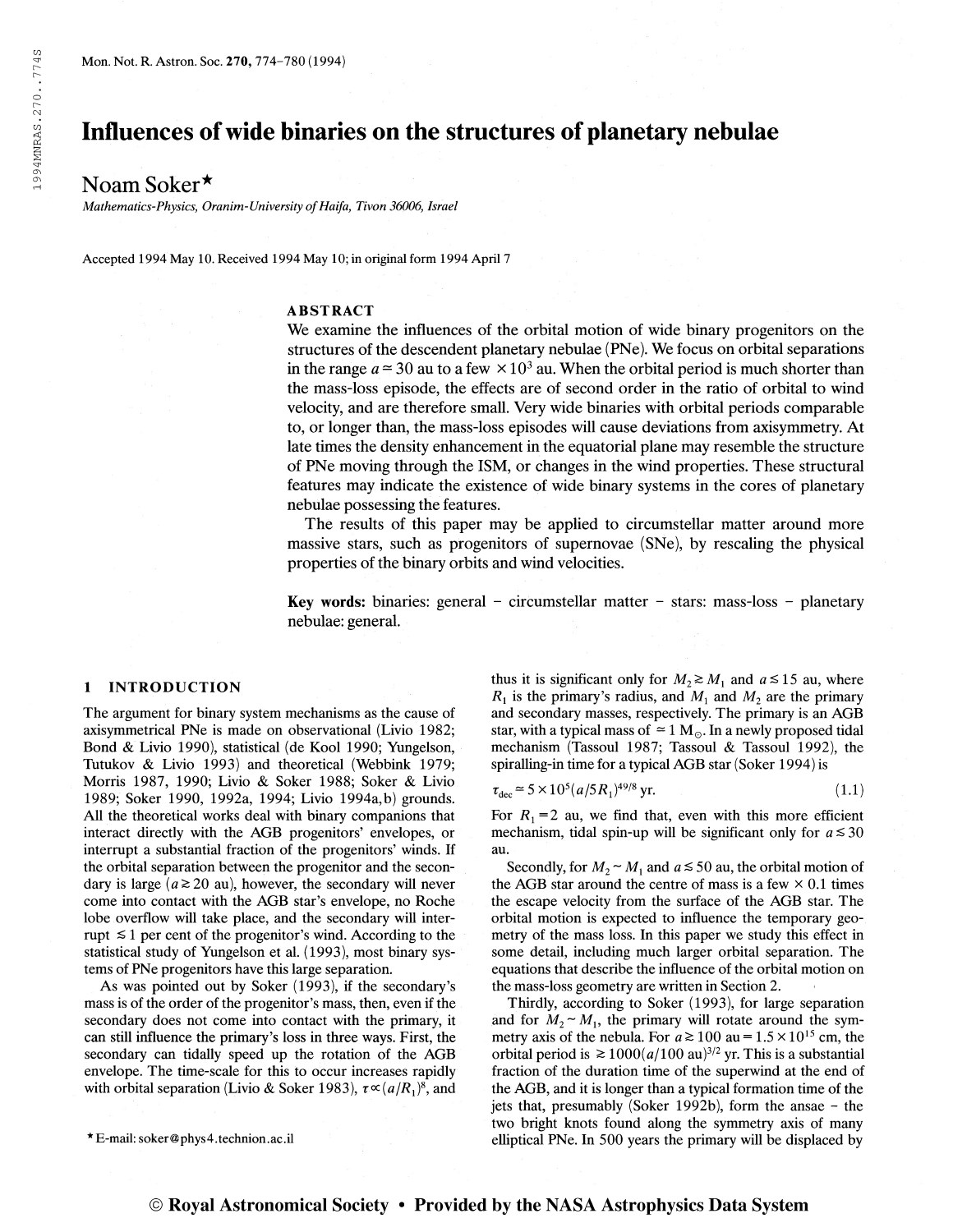$\sim a \approx 10^{15}$  cm. This can introduce some non-axisymmetrical features. For example, if the jets that form the ansae do not expand exactly along the symmetry axis, they can be bent by the superwind material (Soker 1992b).

Tout & Eggleton (1988) postulate that, by means of tidal torque, the companion enhances the mass-loss rate by a factor of

$$
1 + 0.01(R_1/0.1R_L)^6, \tag{1.2}
$$

where  $R_L$  is the radius of the Roche lobe around the primary. It is likely that the companion will cause a higher mass-loss rate in the equatorial plane. By taking  $R_1 = 2$  au, and a secondary with less than half the primary mass, we see that this effect will be significant only for  $a \le 30$  au.

The secondary accretes mass also from the primary wind. The accretion radius is  $R_a \approx 2GM_2/v_w^2$ , where  $v_w$  is the wind velocity measured in the primary's rest frame. From now on we denote by " quantities that are measured in the primary's rest frame, while quantities without " are measured in the centre-of-mass rest frame. The fraction of the wind mass that is intercepted by the secondary is

$$
\frac{\dot{M}_2}{|\dot{M}_1|} = \frac{\pi R_a^2}{4\pi a^2}
$$
  
=  $10^{-5} \left(\frac{M_2}{0.2 M_\odot}\right)^2 \left(\frac{v_w'}{15 \text{ km s}^{-1}}\right)^{-4} \left(\frac{a}{200 \text{ au}}\right)^{-2}$ . (1.3)

The secondary accretes from the equatorial plane, where the accreted fraction is

$$
\frac{\dot{M}_2}{|\dot{M}_1|_{\text{eq}}} = \frac{2R_a}{2\pi a}
$$
  
= 2.5 × 10<sup>-3</sup>  $\frac{M_2}{0.2 \text{ M}_\odot} \left(\frac{v_w'}{15 \text{ km s}^{-1}}\right)^{-2} \left(\frac{a}{200 \text{ au}}\right)^{-1}$ . (1.4)

If the secondary is a main-sequence star which itself has a wind, it may not accrete at all, while, if it is a white dwarf, the above accretion rate can cause cataclysmic events. The above discussion shows that there are several processes and effects in binary systems with orbital separation in the range  $a \approx 10-30$  au which call for further study.

In the above discussion and the rest of the paper, we scale the binary physical parameters according to the statistical results of Yungelson et al. (1993). Thus the secondary is assumed to be a low-mass main-sequence star, although by taking larger masses the results are applicable to white dwarfs as well. The orbital period is given by

$$
T = 2830 \left(\frac{M_1 + M_2}{1 \text{ M}_\odot}\right)^{-1/2} \left(\frac{a}{200 \text{ au}}\right)^{3/2} \text{ yr.}
$$
 (1.5)

In this paper we concentrate on the orbital separations in the range  $a \approx 30-2000$  au, which corresponds to the orbital period range  $T \approx 150-10^5$  yr. According to the distribution of solar-type field stars given by Duquennoy & Mayor (1991), about one-third of all binary systems of solar-type stars are in this range, and the statistical results of Yungelson et al. ( 1993) show that most wide binary nuclei of PNe are in this range as well. The orbital velocity of the primary is given by

$$
v_r = 2.1 \frac{M_2}{\mathrm{M}_\odot} \left(\frac{M_1 + M_2}{1 \mathrm{M}_\odot}\right)^{-1/2} \left(\frac{a}{200 \mathrm{au}}\right)^{-1/2} \mathrm{km \ s}^{-1}.
$$
 (1.6)

The average expansion velocity of PNe is  $15 \text{ km s}^{-1}$  (Olofsson 1993), so that, in our range of interest, the typical ratio of the orbital velocity to the wind velocity,  $\beta' \equiv v_r/v_w$ , is in the range  $\beta' \approx 0.01$ -0.1. For closer and more massive secondaries,  $\beta'$  can be as high as 0.3. In Section 3 we solve the equations that describe the mass-loss geometry under the influence of the orbital velocity, by expanding the solution in the small parameter  $\beta'$ .

If a mass-loss episode (i.e. a mass-loss period during which the mass-loss rate, velocity and geometry change only slightly) lasts much longer than the orbital period, then we can average the influence of the orbital motion over many orbits. We neglect the interaction between segments of the wind that have different velocities due to the orbital motion, and find that the influence on the descendant PN structure is proportional to  $\beta^2$ , and is therefore small (Section 3). If, on the other hand, a mass-loss episode lasts for a fraction of an orbital period, then the axisymmetry is broken. Prominent effects will exist if two successive mass-loss episodes occur at different orbital segments, thus having velocity shifts in different directions. Such a process was proposed to have occurred in the formation of the PN NGC3242 (Soker, Zucker & Balick 1992). In Section 4 we examine the structure in the equatorial plane of very long-period binaries. We summarize in Section 5.

## 2 THE EQUATIONS

As in the previous section, we denote by " quantities that are measured in the primary's rest frame, while quantities without " are measured in the centre-of-mass rest frame. We use the following notation.  $z'$  is the symmetry axis in the primary rest frame, which, together with  $x'$  and  $y'$ , forms a Cartesian coordinate system.  $\theta'$  is the angle from the positive z' axis, and  $\phi'$  is the longitude measured from the positive x' axis. The orbital plane coincides with the primary's equatorial plane. The Cartesian coordinate system in the centre-ofmass rest frame is  $(x, y, z)$ , with the origin at the centre of mass, and where the x, y and z axes are parallel to the x', y', and  $z'$  axes, respectively. The spherical coordinate  $\theta$  is the angle from the z axis and  $\phi$  is the angle in the equatorial plane, measured from the positive x axis. We denote by  $\alpha$  the angle between the primary position and the positive  $x$  axis. The geometry is illustrated in Fig. 1. In principle, the axisymmetric mass-loss rate and wind velocity  $v'_{w}(\theta')$  in the primary's rest frame can be functions of  $\theta'$  and the time. For the purpose of this paper, however, it is adequate to take the wind velocity to be constant. The wind velocity in the centreof-mass rest frame  $v_w(\theta, \phi)$  is a function of both  $\theta$  and  $\phi$ . We denote by  $v_r$ , the magnitude of the orbital velocity of the primary, and define  $\beta \equiv v_r/v_w$ .

The wind velocity components in the rest frame of the mass-losing star are

$$
v'_{x'} = v'_{w} \sin \theta' \cos \phi', \qquad v'_{y'} = v'_{w} \sin \theta' \sin \phi',
$$
  

$$
v'_{z'} = v'_{w} \cos \theta', \qquad (2.1)
$$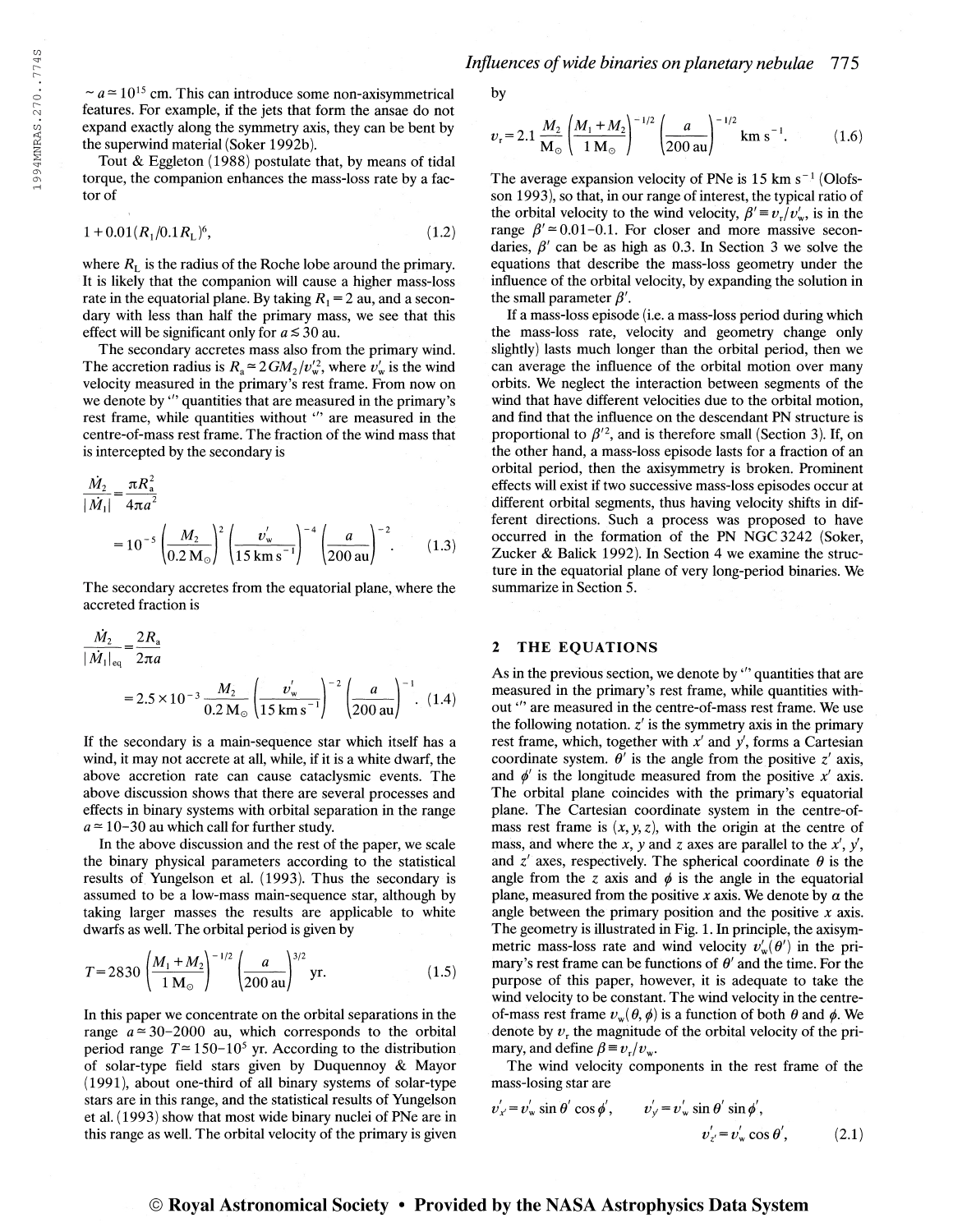

Figure 1. The geometry of the binary system in the equatorial plane. The z and z' axes are perpendicular to the equatorial plane.  $v<sub>r</sub>$ is the primary's orbital velocity and  $v'_{w}$  is the wind velocity in the primary's rest frame.

while the wind velocity components in the centre-of-mass rest frame are

$$
v_x = v'_x - v_r \sin \alpha
$$
,  $v_y = v'_y + v_r \cos \alpha$ ,  $v_z = v'_z$ . (2.2)

To obtain the expression for  $\beta(\theta, \phi) = v_r/v_w(\theta, \phi)$ , we write the component of the wind velocity in the left-hand side of equation (2.2) in a spherical coordinate system, and use the equality  $\beta'^2 = v_r^2/[(v'_x)^2 + (v'_y)^2 + (v'_z)^2]$ . We obtain the following quadratic equation for  $\beta(\theta, \phi)$  (for a constant  $\beta'$ ):

$$
\beta^{2}(1 - \beta'^{2}) + \beta \beta'^{2} 2 \sin \theta \sin(\phi - \alpha) - \beta'^{2} = 0.
$$
 (2.3)

The wind velocity is  $v_w(\theta, \phi) = v_r/\beta(\theta, \phi)$ .

The direction  $(\theta, \phi)$  of a mass element that leaves the primary in the direction  $(\theta', \phi')$  is given by

$$
\tan \theta = \frac{(v_x^2 + v_y^2)^{1/2}}{v_z}
$$
  
=  $\frac{1}{\cos \theta}$  [sin<sup>2</sup>  $\theta'$  + 2 $\beta'$  sin  $\theta'$  sin $(\phi' - \alpha)$  +  $\beta'^2$ ]<sup>1/2</sup>,  
 $\tan \phi = \frac{v_y}{v_x} = \frac{\sin \theta' \sin \phi' + \beta' \cos \alpha}{\sin \theta' \cos \phi' - \beta' \sin \alpha}$ . (2.4)

Equations (2.3) and (2.4) give the velocity and direction of the wind relative to the centre of mass.

We next calculate the mass loss per unit solid angle. We examine a mass element leaving the star in a solid angle  $d\theta'$  sin  $\theta' d\phi'$ . The vectors  $d\theta' \hat{\theta}'$  and sin  $\theta' d\phi' \hat{\phi}'$  are projected into

$$
d\theta' \hat{\theta}' \rightarrow d\theta' \left( \frac{\partial \theta}{\partial \theta'} \hat{\theta} + \frac{\partial \phi}{\partial \theta'} \sin \theta \hat{\phi} \right),
$$
  
and

$$
\sin \theta' \, d\phi' \, \hat{\phi}' \to d\phi' \left( \frac{\partial \theta}{\partial \phi'} \, \hat{\theta} + \frac{\partial \phi}{\partial \phi'} \sin \theta \, \hat{\phi} \right). \tag{2.5}
$$

The corresponding solid angle projection is obtained by a vector multiplication of the two projected vectors given in equation (2.5):

 $d\theta'$  sin  $\theta' d\phi' \rightarrow d\theta'$  sin  $\theta' d\phi' S(\theta', \phi')$ 

$$
= d\theta' d\phi' \left| \frac{\partial \theta}{\partial \theta'} \frac{\partial \phi}{\partial \phi'} - \frac{\partial \phi}{\partial \theta'} \frac{\partial \theta}{\partial \phi'} \right| \sin \theta, \tag{2.6}
$$

where the equality defines the function S. Upon substituting  $\theta$  and  $\phi$  from equations (2.4) into (2.6), we find the expression for  $S$ :

$$
S(\theta', \phi') = \frac{1 + \beta' \sin \theta' \sin(\phi' - \alpha)}{[1 + 2\beta' \sin \theta' \sin(\phi' - \alpha) + \beta'^2]^{3/2}}.
$$
 (2.7)

We denote by  $\Delta M'(\theta')$  the mass per unit solid angle leaving the primary. The corresponding mass per unit solid angle in the centre-of-mass rest frame is  $\Delta M(\theta, \phi) = \Delta M'(\theta')/S(\theta', \phi').$ Equations  $(2.3)$ ,  $(2.4)$  and  $(2.7)$  contain the necessary information on the emerging wind, as measured in the centre-ofmass rest frame.

#### 3 SOLUTION BY SERIES EXPANSIONS

To obtain manageable expressions for the wind properties in the centre-of-mass rest frame, we expand the variables in the small parameter  $\beta'$ . The orbital separations we study have  $\beta'$  < 0.3, with typical values of  $\beta'$  ~ 0.1. We therefore expand up to the third order in  $\beta'$ . The solution of equation (2.3) for  $\beta$  reads

$$
\frac{\beta(\theta,\phi)}{\beta'} = 1 - \beta' \Psi + \frac{1}{2} \beta'^2 (1 + \Psi^2) - \beta'^3 \Psi + O(\beta'^4), \quad (3.1)
$$

where we define the function

 $\overline{S}$ 

$$
\Psi(\theta, \phi) \equiv \sin \theta \sin(\phi - \alpha). \tag{3.2}
$$

Expansion of equation (2.7) yields

$$
^{-1}(\theta,\phi) = 1 + 2\beta' \sin \theta' \sin(\phi' - \alpha)
$$
  
+ 
$$
\frac{1}{2}\beta'^2[3 - \sin^2 \theta' \sin^2(\phi' - \alpha)] + O(\beta'^4), \qquad (3.3)
$$

where the third order's coefficient vanishes. Using the inverse equations to equations (2.4), with  $\beta' \rightarrow -\beta$ , we find

$$
\sin \theta' \sin(\phi' - \alpha) = \Psi + \beta(\Psi^2 - 1) + \frac{3}{2}\beta^2(\Psi^3 - \Psi) + O(\beta'^3).
$$
\n(3.4)

Substitution of  $(3.1)$  into  $(3.4)$  and then into  $(3.3)$  gives, up to the third order in  $\beta'$ ,

$$
S^{-1}(\theta, \phi) = 1 + 2\beta' \Psi + \frac{1}{2}\beta'^2 (3\Psi^2 - 1) + \frac{3}{2}\beta'^3 (\Psi^3 - \Psi). \quad (3.5)
$$

If the mass-loss episode continues for a time much longer than the orbital period, we can average the mass loss per unit solid angle over many orbits, to obtain an axisymmetrical wind geometry. For simplicity we take the mass-loss rate per unit solid angle from the primary to be constant and use the unit solid angle from the primary to be constant and use the expansion  $(3.5)$  for  $S^{-1}$ . We find, for the total mass loss per unit solid angle,

$$
\langle \Delta M(\theta) \rangle = \frac{1}{2\pi} \int_0^{2\pi} \frac{\Delta M'}{S(\theta, \phi)} \, \mathrm{d}\alpha = \Delta M' \left[ 1 + \beta'^2 \left( \frac{3}{4} \sin^2 \theta - \frac{1}{2} \right) \right].
$$
\n(3.6)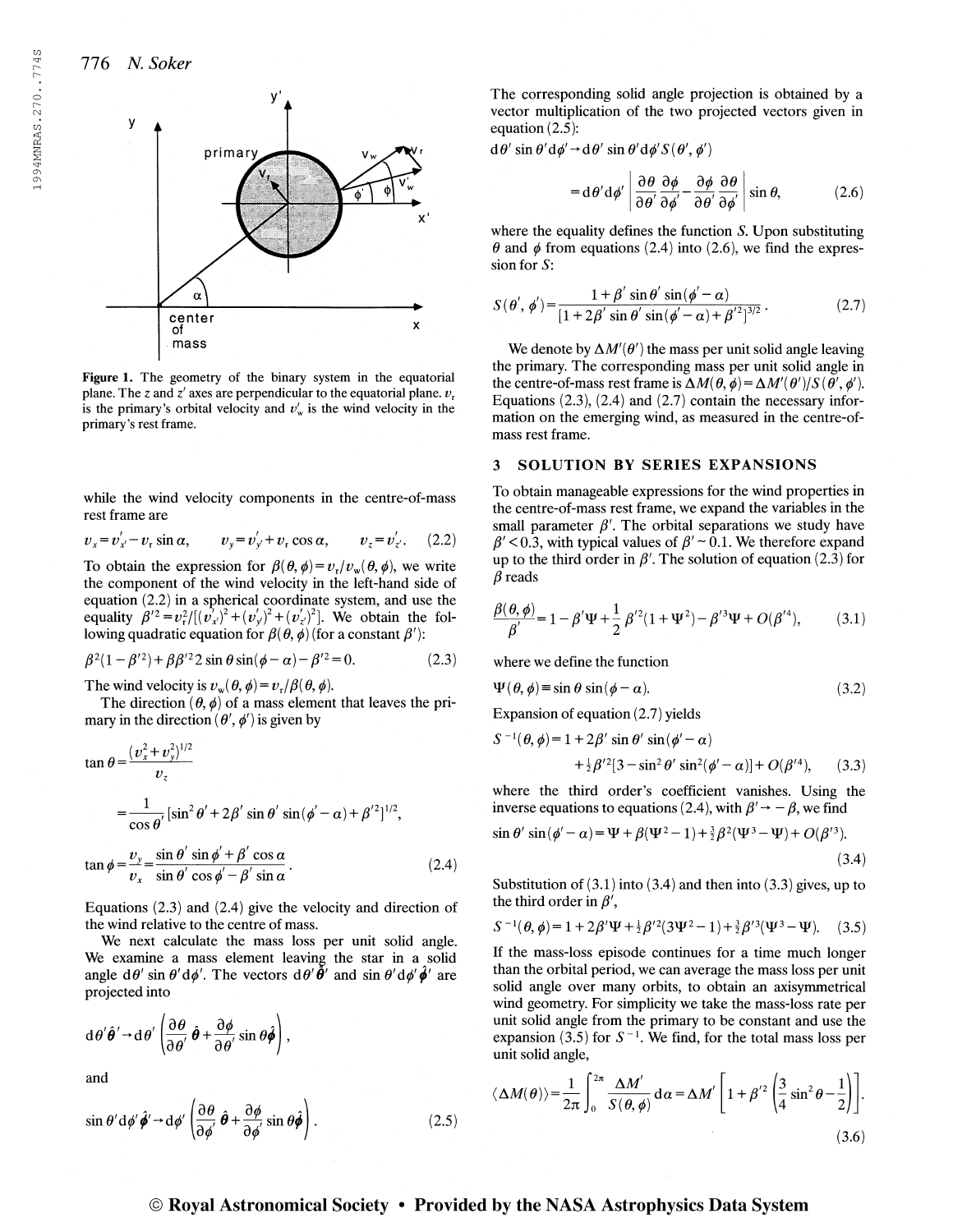Integration of  $\Delta M$  from  $\theta = 0$  to  $\pi$  gives the total mass in the wind  $2\pi \int \langle \Delta M(\theta) \rangle \sin \theta d\theta = 4\pi \Delta M'$ , as it should be from mass conservation.

To find the average wind velocity, we first write the expansion of the velocity by using equation (3.1) for  $\beta$ . This gives

$$
v_{\rm w}(\theta,\phi) = \frac{v_{\rm r}}{\beta} = v_{\rm w}' \left[ 1 + \beta' \Psi + \frac{1}{2} \beta'^2 (\Psi^2 - 1) + O(\beta'^4) \right]. \tag{3.7}
$$

Using this for the wind velocity and equation (3.5) for  $S^{-1}$  in the expression  $\Delta M = \Delta M'/S$ , we find the average wind velocity as a function of  $\theta$ :

$$
\langle v_{\mathbf{w}}(\theta) \rangle = \left[ \int_0^{2\pi} \Delta M(\theta, \phi) \, \mathrm{d}\alpha \right]^{-1} \int_0^{2\pi} \Delta M(\theta, \phi) \, v_{\mathbf{w}}(\theta, \phi) \, \mathrm{d}\alpha
$$

$$
= v_{\mathbf{w}}' \left[ 1 + \beta'^2 \left( \frac{5}{4} \sin^2 \theta - \frac{1}{2} \right) \right]. \tag{3.8}
$$

We remember that the above equation was derived under the assumption of uniform mass loss  $\Delta M'$ , and constant wind velocity  $v'_w$ , from the surface of the primary.

From equation (3.6) for the mass-loss geometry and equation (3.8) for the average velocity, we see that the influence of the orbital motion in close binaries is only of second order in the orbital velocity. The main shells of PNe are formed from mass-loss episodes which last  $\leq 10000$  yr. From equation (1.5), we see that to average over orbital periods is reasonable for orbital separations of  $a \le 200$  au. Taking  $M_2 \le 1$  M<sub>o</sub> in equation (1.6) for the orbital velocity  $v_r$ , and with wind veloequation (1.6) for the orbital velocity  $v_r$ , and with wind velocity  $v'_w \approx 10 \text{ km s}^{-1}$ , we find that  $\beta' \equiv v_r/v'_w \approx 0.2$ . The differences between the equatorial plane and the poles will be less than 5 per cent. More typical parameters have shorter orbital periods, with  $a \sim 50$  au, secondary masses of  $M_2 \le 0.4$  M<sub>o</sub>, periods, with  $a \sim 50$  au, secondary masses of  $M_2 \approx 0.4$  M<sub>o</sub>, and a wind velocity of 15 km s<sup>-1</sup>. These parameters yield  $\beta$  < 0.1, which results in equator-poles differences of less than <sup>1</sup> per cent. Such low deviations are almost impossible to detect, since most PNe possess much larger deviations from sphericity, which are caused by other factors. The cases where such effects may be detected are in large spherical haloes, similar to the halo of NGC6826. The halo of NGC6826 is large and seems to expand slowly (Plait & Soker 1990). The mass-loss episode that formed this spherical halo occurred over more than 10 000 yr. Small axisymmetrical deviations from sphericity may result from wide binaries. But, here again, even if we find a very small axisymmetric deviation from sphericity in the halo of NGC 6826, it will be hard to determine that this deviation was not caused by the same process that caused the inner region to be axisymmetric, rather than by a wide binary companion.

On the other hand, wide binaries with orbital periods comparable to, or longer than, the mass-loss episodes will cause deviations from axisymmetry as well. As shown by equations (3.5) and (3.7), the difference between the two sides in the equatorial plane is of the order of  $2\beta'$ . From equations (1.5) and (1.6), for the orbital period and velocity, we find

$$
2\beta' = 0.037 \left(\frac{M_2}{0.2 \text{ M}_\odot}\right) \left(\frac{M_1 + M_2}{1 \text{ M}_\odot}\right)^{-2/3} \left(\frac{T}{1 \times 10^4 \text{yr}}\right)^{-1/3} \times \left(\frac{v_w'}{15 \text{ km s}^{-1}}\right)^{-1}.
$$
 (3.9)

## Influences of wide binaries on planetary nebulae 777

Differences in the velocity or in the distance from the central star of a few per cent, between two sides in the equatorial plane of shells in typical PNe, can be detected. Soker et al. (1992) find a deviation of  $\leq 10$  per cent between the two equatorial sides of NGC 3242, and estimate that the binary equatorial sides of NGC 3242, and estimate that the binary<br>period is  $\sim$  4000 yr. For a wind velocity of 10 km s<sup>-1</sup>, they show that a  $0.6\text{-M}_{\odot}$  companion at 250 au can explain the deviation. Equation (3.9) demonstrates that, with an orbital period of 4000 yr, a companion of  $\sim$  0.3 M<sub>o</sub> can, indeed, cause the deviation from axisymmetry of NGC 3242. To understand better the effect of wide binaries, we turn next to an illustration of the structure in the equatorial plane.

### 4 THE STRUCTURE OF THE NEBULA IN THE EQUATORIAL PLANE

We examine a mass-loss episode that started at a time  $t<sub>p</sub>$ before present. We take the wind to be composed of freely streaming mass elements, which is equivalent to assuming a flow with a high Mach number. The wind velocity in each direction will change according to the direction of the primary orbital motion (see equation 3.7). Parcels of gas leaving the primary at high velocities will catch up with parcels moving slower in the same direction, and interact with them hydrodynamically. We neglect this interaction. We further decompose the wind into pulses, with constant time intervals between consecutive pulses, and with spherically symmetric mass loss from the primary surface. We set the time to be  $t=0$  at the beginning of the mass-loss process, so that presently  $t = t<sub>p</sub>$ . We terminate the mass-loss process after a period of 3000 yr. We take the coordinate system in the equatorial plane  $(x, y)$ , such that the positive x axis coincides with the primary location at  $t=0$ , and the origin is at the centre of mass.

The primary position at time  $t$  is given by

 $x_1(t) = a_1 \cos(2\pi t/T), \qquad y_1(t) = a_1 \sin(2\pi t/T), \qquad (4.1)$ 

where T is the orbital period and  $a_1 = aM_2/(M_1 + M_2)$  is the distance of the primary from the centre of mass.

Each pulse of mass loss will form a spherical surface, moving at the wind velocity  $v'_{w}$  relative to the sphere centre. The radius of the sphere is given by

$$
R(t) = (t_p - t) v'_w.
$$
 (4.2)

The velocity of the centre of the sphere relative to the centre of mass is equal to the primary velocity at the time it released the pulse:

$$
u_x(t) = -v_r \sin(2\pi t/T), \qquad u_y(t) = v_r \cos(2\pi t/T). \tag{4.3}
$$

Presently the centre of each pulse is at

$$
x_{p}(t) = x_{1}(t) + (t_{p} - t) u_{x}
$$
  
\n
$$
= a_{1} \left[ \cos(2\pi t/T) - 2\pi \frac{(t_{p} - t)}{T} \sin(2\pi t/T) \right],
$$
  
\n
$$
y_{p}(t) = y_{1}(t) + (t_{p} - t) u_{y}
$$
  
\n
$$
= a_{1} \left[ \sin(2\pi t/T) + 2\pi \frac{(t_{p} - t)}{T} \cos(2\pi t/T) \right],
$$
\n(4.4)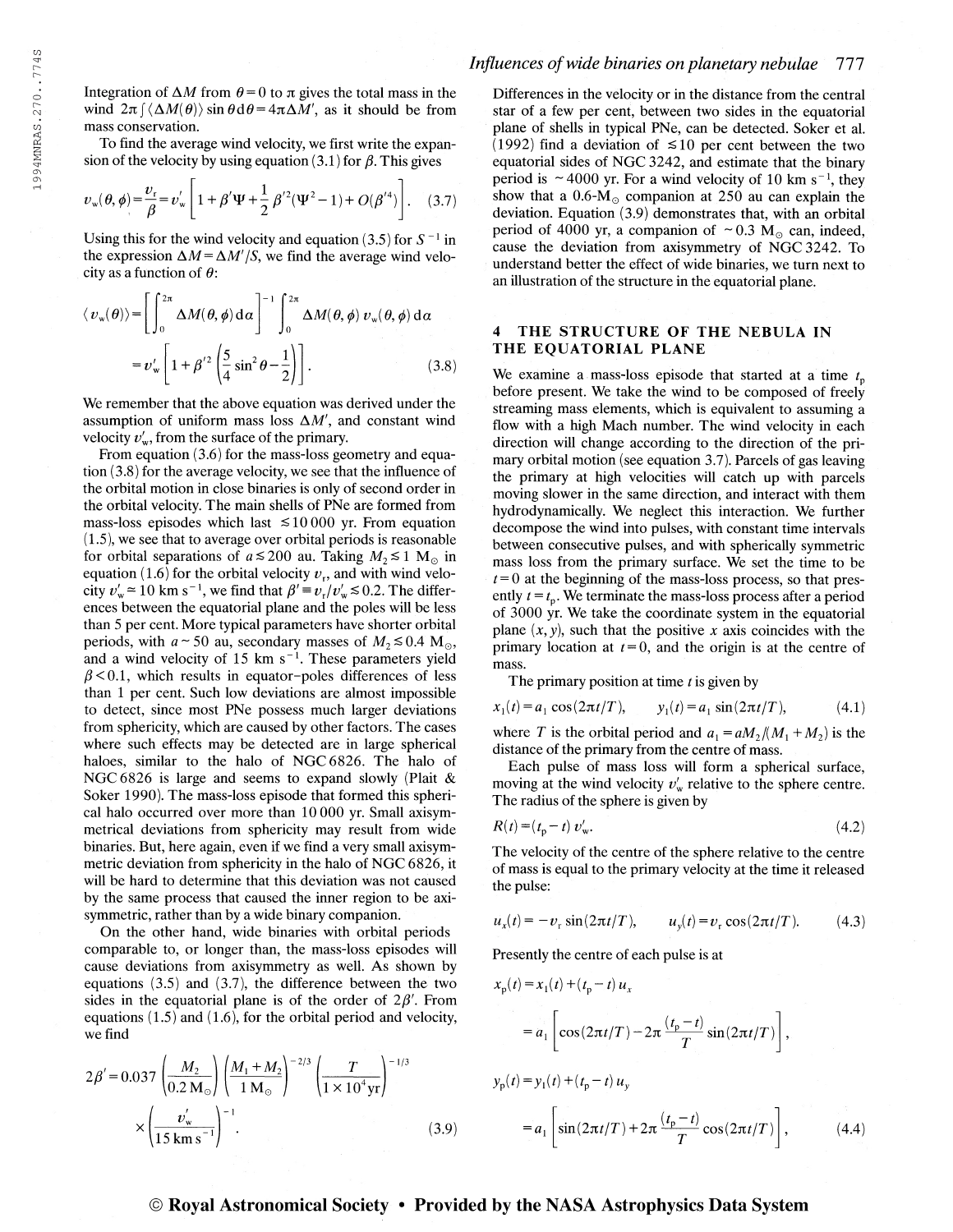where we have used the relation  $v_r = 2\pi a_1/T$ . The orbital period is related to the orbital separation and the stars' masses by equation  $(1.5)$ .

In Fig. 2 we draw the intersections of the mass-loss pulse shells with the equatorial plane. The gas density of the real nebula is proportional to the densities of the shells drawn in the figure. The binary parameters and the present time are written in each panel. The primary and secondary masses are  $M_1 = 0.8$  M<sub>\o</sub> and  $M_2 = 0.2$  M<sub>\ouq</sub>, respectively; the time difference between the first and last pulses is 3000 yr, and the wind velocity is  $10 \text{ km s}^{-1}$ .

Equation (4.4) demonstrates that, when the orbital period T is comparable to  $2\pi(t_p-t)$ , the effects of the orbital radius and orbital velocity on the shell's position are of the same order. This is illustrated in the upper left panel of Fig. 2, at  $t_p$  = 4000 yr. For the inner shell,  $2\pi(t_p - t) \approx 6000$  yr, which is close to the orbital period of 8000 yr. At the time of the last mass-loss pulse, the primary was in the direction of  $\sim$  45 $^{\circ}$  left



**Figure 2.** The intersections of the mass-loss pulse shells with the equatorial plane, for two binary systems. The units on the axes are  $10^{16}$  cm and  $a$  and  $T$  are the binary systems' orbital separations and periods, respectively.  $t$  is the time since the first pulse took place, while the last pulse happened 3000 yr after the first pulse.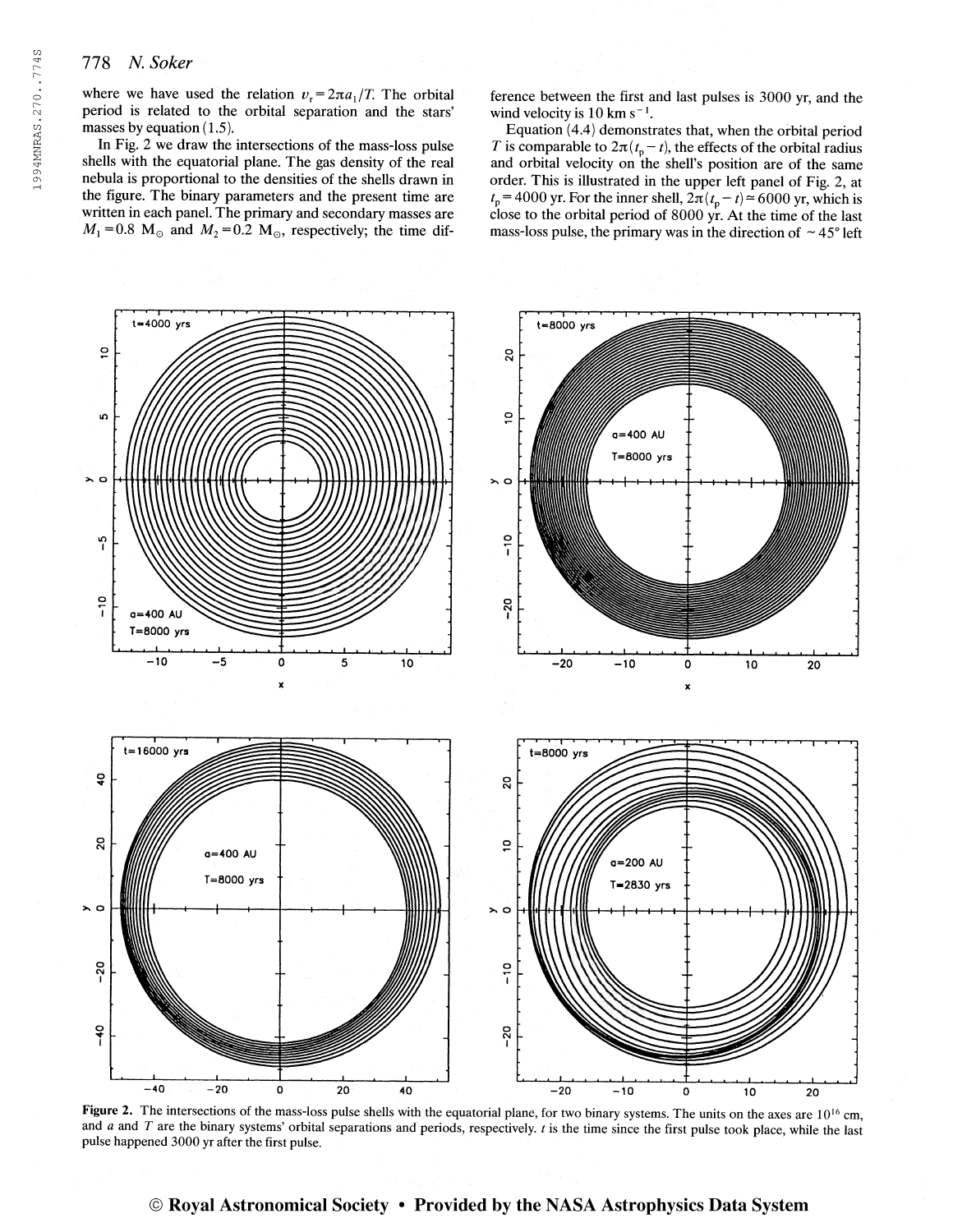of the positive y axis, moving counterclockwise. The effects of the position and velocity of the primary are of the same order, with an opposite contribution along the y direction and the same contribution along the  $x$  direction. As a result, the inner shell is displaced toward the negative  $x$  direction.

At the first pulse, the primary was at  $80$  au =  $1.2 \times 10^{15}$  cm on the positive  $x$  axis, moving in the positive  $y$  direction. The outer shell is displaced mainly in the positive y direction, but  $a \sim 1$  per cent displacement to the right may also be noticed. We remember that the orbital velocity changes the velocity of the gas, a process which leads to interactions between consecutive mass-loss pulses, and which we do not treat here.

At late times,  $(t_p - t) \gg T/(2\pi)$ , the influence of the primary's location at the time of mass loss may be neglected, and the shape of the PN shell is scaled with the ratio of orbital to wind velocity  $\beta'$ . Therefore the results presented here at late times can be rescaled to other binary parameters. The 3000-yr mass-loss episode is plotted after 8000 yr (upper right panel) and after 16 000 yr (lower left panel). Note that the numbers of shells drawn were chosen in order to present the structure in the best manner, and are not the same in the different panels. In these two panels, the lower left portion of the shell is denser, as a result of the higher velocity of the late pulses in this direction, relative to the early pulses. The massloss episode lasted for 37 per cent of the orbital period, which resulted in about the same fraction of the shell having density enhancement. In the lower right panel we draw 12 pulses for an orbital separation of  $a = 200$  au. Here the massloss episode duration was about equal to the orbital period, and the spiral density enhancement encircles the shell once. At later times, consecutive pulses cross one another, which means that the gas interacts hydrodynamically with itself. Hence our presentation is meaningless for later times.

When interpreting these images one must remember that, in most cases, the mass loss would not be spherical, and the effects of the wide binaries would add up to larger deviations from sphericity in the mass-loss process itself. In any case, the outer parts of PNe tend to be more spherical, and the structure presented in the lower left panel may be confused with a motion of the nebula through the ISM, or with a change in the mass-loss rate. To distinguish this structure from the above mentioned processes, specific structural features of wide binaries should be used. The density enhancement by the wide binary mechanism, for example, is continuous and has a spiral shape. Thus two separated arcs, such as those of the interacting PN A 34 (Tweedy & Kwitter 1994), may not be explained as the effect of a binary companion.

Let us examine the PN Sp 1, which is known to contain a close binary core (Bond & Livio 1990). Bond & Livio further argue that the orbital plane is almost perpendicular to the line of sight, and that the nebula is more of a ring shape. The nebula of Sp <sup>1</sup> contains a thin bright incomplete rim to the west side. It somewhat resembles the structure of the lower left panel of Fig. 2, but the density enhancement region has an elliptical, rather than a spiral, shape. It is plausible that, due to inclination and hydrodynamical effects, the bright thin shell appears elliptical. A two-dimensional hydrodynamical code is necessary to find whether structures of bright thin incomplete elliptical shells, such as the one in the nebula of Sp 1, can be explained by wide binaries [the main ringshaped nebula of Sp <sup>1</sup> may be explained by the close binary (Bond & Livio 1990)].

The best way to look for influences of wide binaries is to examine whether some structural features may be attributed to the effects of wide binary systems, when studying and analysing specific nebulae (as Soker et al. 1992 did for NGC3242).

#### 5 SUMMARY

In this paper we examine the influences of the orbital motion of wide binary progenitors on the structures of the descendant PNe. The processes studied are relevant to binaries with orbital separations in the range  $a \approx 30$  au to a few  $\times 10^3$  au. Below this range, other effects, which demand further study, are more influential, while above this range (depending on the secondary mass) the orbital motion is too slow, and the orbital period too long, to cause noticeable structural imprints on the descendent PNe. We write the equations that give the wind geometry and velocity in the centre-of-mass rest frame, by using the parameter  $\beta'$ , which is the ratio of orbital to wind velocity. For the binaries examined here,  $\beta'$  is a small parameter ( $\beta' \le 0.1$ ). The results of this paper may be applied to circumstellar matter around more massive stars, such as progenitors of SNe, by rescaling the physical properties of the binary orbits and wind velocities.

In Section 3 we examine cases where the orbital period is much shorter than the mass-loss episode, and expand the solution in the small parameter  $\beta'$ . We average over many orbital periods to obtain axisymmetrical effects. We find (equations 3.6 and 3.8) that the effects are only of second order in the ratio of orbital to wind velocity  $\beta'$ . Since  $\beta' \le 0.1$ , the influences on the nebular structures are small.

Very wide binaries, for which the orbital period is comparable to or longer than the mass-loss episode, will cause deviations from axisymmetry. At early times both the primary's distance from the centre of mass and its orbital velocity affect the nebular structure (left-upper panel of Fig. 2), while at later times the ratio of orbital to wind velocity is the significant parameter. At late times the density enhancement in the equatorial plane may resemble the structure of PNe moving through the ISM (lower-left panel of Fig. 2), or changes in the wind properties. Some specific features, such as continuous density rim and spiral structure in wide binaries, can be used to distinguish between wide binary effects and other effects.

The effects of wide binaries may be best noticed when changes in the wind properties, such as a transition to a superwind or the formation of jets, exist. The orbital periods of wide binaries, which can be much shorter than the main nebular formation times, can still be longer than the jets' formation time (few  $\times 100$  yr). The two opposite jets would not expand along the symmetry axis of the nebula, but rather would both decline to the symmetry axis in the same direction. Jets that decline in the same direction are unlikely to be formed by precession, which causes the two opposite jets to expand exactly in opposite directions. Jets, or ansae, that are declined in the same direction relative to the symmetry axis of the main nebula may be seen in the images of NGC 2022, 3242 and 6826 (Balick 1987). Another PN that has a structure that might be explained by the presence of a wide binary system is NGC 7662. The central star of this PN is displaced south-east toward the rim, with bright knots concentrated in the same direction (Balick 1987).

The changes in wind properties and hydrodynamical interactions in the nebulae were not studied here. A two-